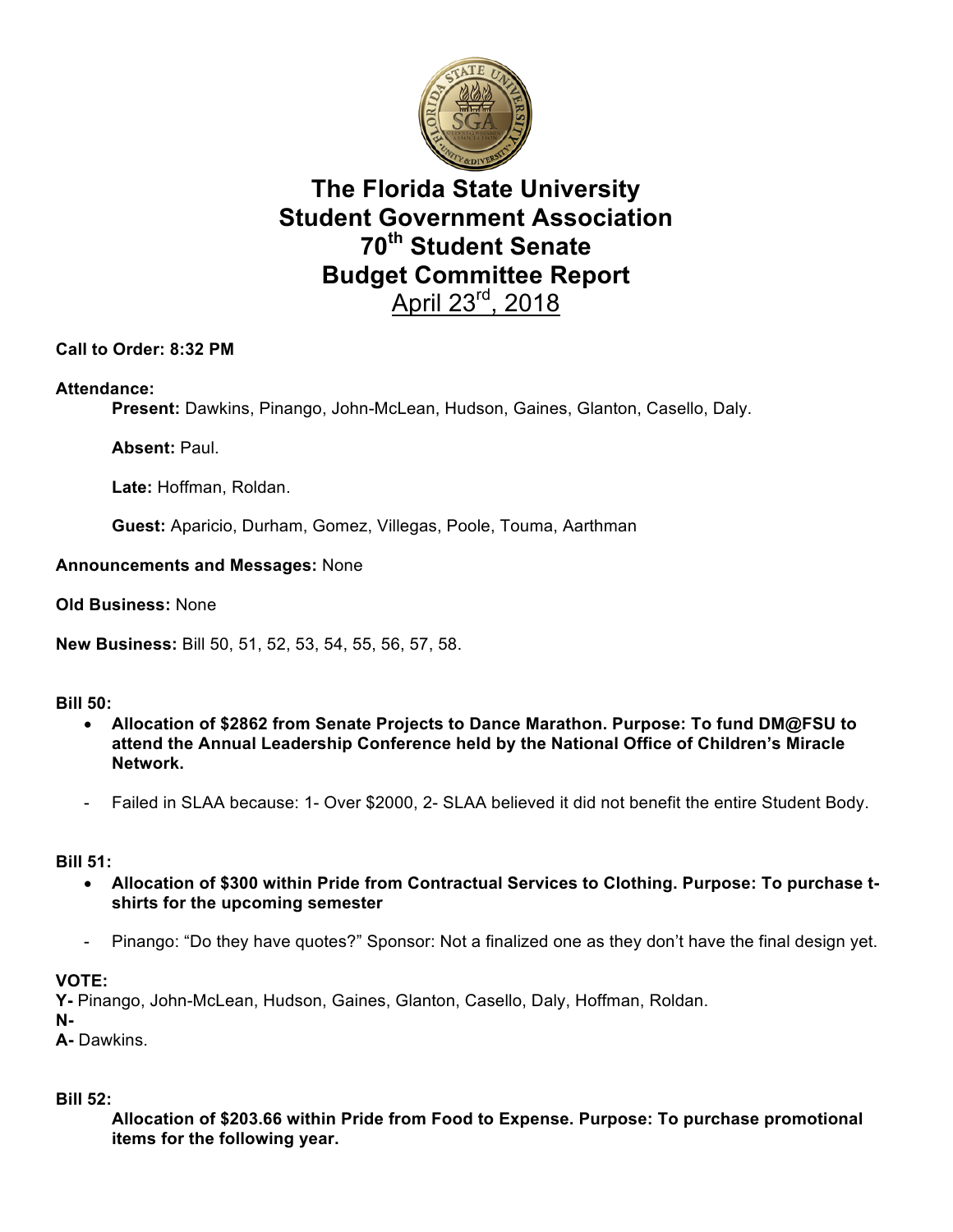- Aparicio: "Are they making the PO before the end of the fiscal year?" Sponsor: Yes.

## **VOTE:**

**Y-** Pinango, John-McLean, Hudson, Gaines, Glanton, Casello, Daly, Hoffman, Roldan.

#### **N-**

**A-** Dawkins.

#### **Bill 53:**

• **Allocation of \$1200 within Pride from Contractual Services to Expense. Purpose: To purchase promotional items for the following year.**

## **VOTE:**

**Y-** Pinango, John-McLean, Hudson, Gaines, Glanton, Casello, Daly, Hoffman, Roldan.

**N-**

**A-** Dawkins.

## **Bill 54:**

- **Allocation of \$1225 from Senate Projects to SLC/SSB/Union. Purpose: To provide hygiene products in restrooms within the SLC, SSB, and Union.**
- They will have the SGA Logo on the packages.

## **VOTE:**

**Y-** Pinango, John-McLean, Hudson, Gaines, Glanton, Casello, Daly, Hoffman, Roldan.

**N-**

**A-** Dawkins.

## **Bill 55:**

- **Allocation of \$200 from Senate Projects to Senate (Food). Purpose: To provide food for Study with Senate.**
- Study with Senate will take place April  $30<sup>th</sup>$ , 2018.

## **VOTE:**

**Y-** Pinango, John-McLean, Hudson, Gaines, Glanton, Casello, Daly, Hoffman, Roldan.

**N-**

**A-** Dawkins.

## **Bill 56:**

- **Allocation of \$825 from Senate Projects to Food Recovery Network. Purpose: To purchase carts, coolers, vests, a scale, and tarps.**
- Senator Hudson motions to amend Bill 56 from \$825 to \$355. Second by Senator Hoffman. Sponsor finds friendly. **Bill 56 Amended to \$355.**

## **VOTE:**

**Y-** Pinango, John-McLean, Hudson, Gaines, Glanton, Casello, Daly, Hoffman, Roldan.

**N-**

**A-** Dawkins.